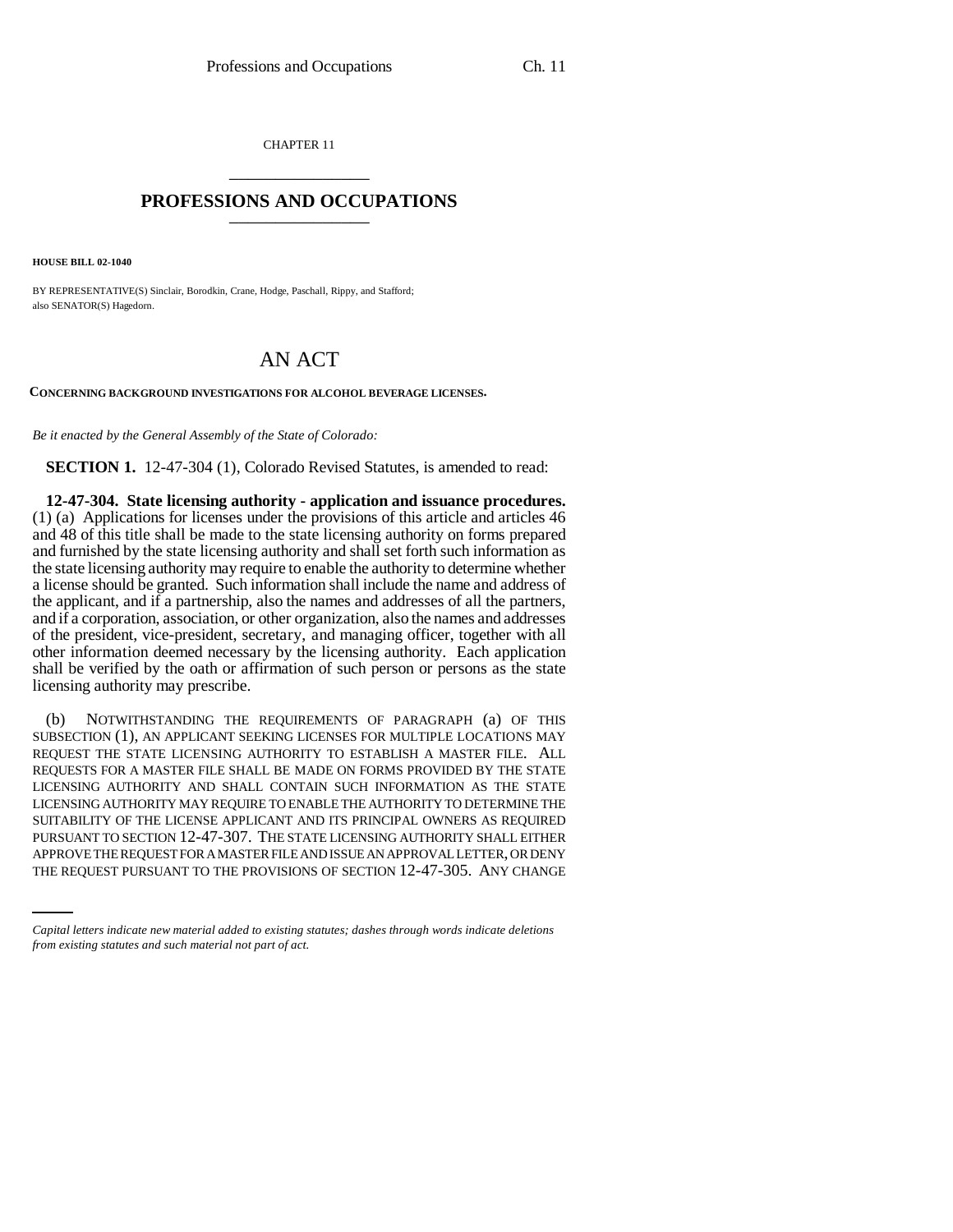## Ch. 11 Professions and Occupations

TO INFORMATION CONTAINED IN THE MASTER FILE SHALL BE REPORTED BY THE APPLICANT OR LICENSEE TO THE STATE LICENSING AUTHORITY WITHIN THIRTY DAYS AFTER THE CHANGE. FAILURE TO REPORT ALL CHANGES AS REQUIRED MAY BE GROUNDS FOR SUSPENSION OR REVOCATION OF A LICENSE OR LICENSES AS DETERMINED BY THE STATE LICENSING AUTHORITY. NO LOCAL LICENSING AUTHORITY SHALL REQUIRE APPLICANTS WITH AN APPROVED MASTER FILE TO FILE ADDITIONAL BACKGROUND INVESTIGATION FORMS OR FINGERPRINTS. NOTHING IN THIS SECTION SHALL PROHIBIT A LOCAL LICENSING AUTHORITY FROM CONDUCTING ITS OWN INVESTIGATION, OR FROM VERIFYING ANY OF THE INFORMATION PROVIDED BY THE APPLICANT, OR FROM DENYING THE APPLICATION OF THE APPLICANT PURSUANT TO THE PROVISIONS SET FORTH IN SECTION 12-47-307.

(c) AS USED IN THIS PART 3, "MASTER FILE" MEANS A FILE THAT IS ESTABLISHED BY THE STATE LICENSING AUTHORITY AND THAT CONTAINS LICENSING AND BACKGROUND INFORMATION FOR AN APPLICANT SEEKING LICENSES PURSUANT TO THIS ARTICLE IN MULTIPLE LOCATIONS. SUCH MASTER FILE SHALL BE AVAILABLE TO THE LOCAL LICENSING AUTHORITY.

(d) THE STATE LICENSING AUTHORITY SHALL PROMULGATE RULES GOVERNING THE MINIMUM NUMBER OF MULTIPLE LOCATIONS REQUIRED TO ESTABLISH AND MAINTAIN A MASTER FILE.

**SECTION 2.** 12-47-307 (3), Colorado Revised Statutes, is amended BY THE ADDITION OF A NEW PARAGRAPH to read:

**12-47-307. Persons prohibited as licensees.** (3) (c) AT THE TIME OF THE APPLICATION FOR A LICENSE, THE APPLICANT SHALL SUBMIT FINGERPRINTS AND FILE PERSONAL HISTORY INFORMATION CONCERNING THE APPLICANT'S QUALIFICATIONS FOR A LICENSE ON FORMS PREPARED BY THE STATE LICENSING AUTHORITY. THE STATE AND LOCAL LICENSING AUTHORITIES SHALL SUBMIT SUCH FINGERPRINTS TO THE COLORADO BUREAU OF INVESTIGATION FOR THE PURPOSE OF CONDUCTING FINGERPRINTS-BASED CRIMINAL HISTORY RECORD CHECKS. THE COLORADO BUREAU OF INVESTIGATION SHALL FORWARD THE FINGERPRINTS TO THE FEDERAL BUREAU OF INVESTIGATION FOR THE PURPOSE OF CONDUCTING FINGERPRINTS-BASED CRIMINAL HISTORY RECORD CHECKS. AN APPLICANT WHO HAS PREVIOUSLY SUBMITTED FINGERPRINTS FOR ALCOHOL BEVERAGE LICENSING PURPOSES MAY REQUEST THAT THE FINGERPRINTS ON FILE BE USED. THE LICENSING AUTHORITIES SHALL USE THE INFORMATION RESULTING FROM THE FINGERPRINTS-BASED CRIMINAL HISTORY RECORD CHECK TO INVESTIGATE AND TO DETERMINE IF AN APPLICANT IS QUALIFIED FOR A LICENSE PURSUANT TO THIS ARTICLE AND ARTICLE 46 OF THIS TITLE. THE LICENSING AUTHORITY SHALL NOT BE PROHIBITED FROM VERIFYING ANY OF THE INFORMATION REQUIRED TO BE SUBMITTED BY AN APPLICANT PURSUANT TO THIS SECTION. AN APPLICANT SHALL NOT BE REQUIRED TO SUBMIT ADDITIONAL INFORMATION BEYOND THAT REQUIRED IN THIS SUBSECTION (3) UNLESS THE LICENSING AUTHORITY HAS DETERMINED ANY OF THE FOLLOWING:

(I) THE APPLICANT HAS MISREPRESENTED A MATERIAL FACT;

- (II) THE APPLICANT HAS AN ESTABLISHED CRIMINAL HISTORY RECORD;
- (III) A PRIOR CRIMINAL OR ADMINISTRATIVE PROCEEDING DETERMINED THAT THE